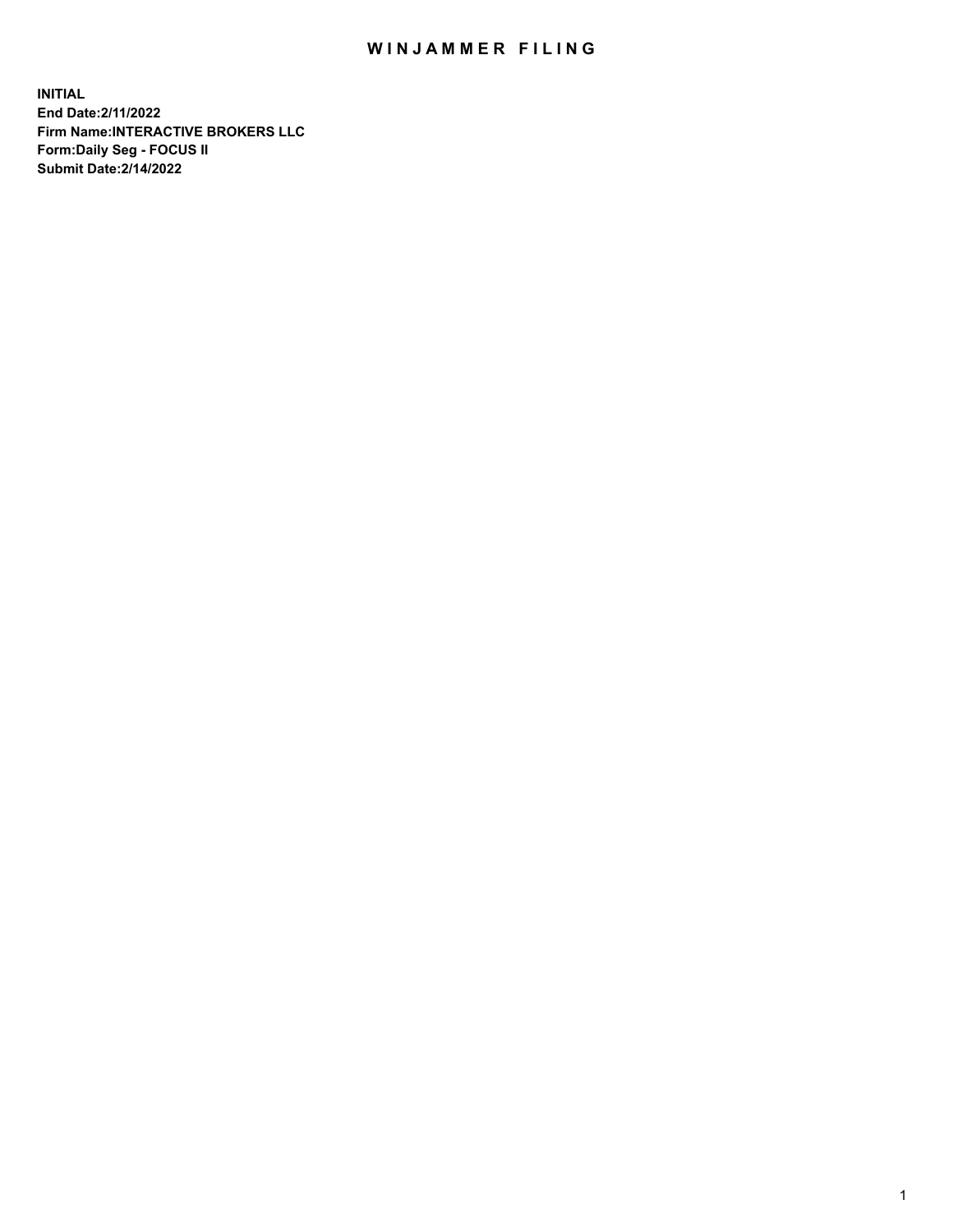**INITIAL End Date:2/11/2022 Firm Name:INTERACTIVE BROKERS LLC Form:Daily Seg - FOCUS II Submit Date:2/14/2022 Daily Segregation - Cover Page**

| Name of Company                                                                                                                                                                                                                                                                                                               | <b>INTERACTIVE BROKERS LLC</b>                                                                  |  |
|-------------------------------------------------------------------------------------------------------------------------------------------------------------------------------------------------------------------------------------------------------------------------------------------------------------------------------|-------------------------------------------------------------------------------------------------|--|
| <b>Contact Name</b>                                                                                                                                                                                                                                                                                                           | James Menicucci                                                                                 |  |
| <b>Contact Phone Number</b>                                                                                                                                                                                                                                                                                                   | 203-618-8085                                                                                    |  |
| <b>Contact Email Address</b>                                                                                                                                                                                                                                                                                                  | jmenicucci@interactivebrokers.c<br><u>om</u>                                                    |  |
| FCM's Customer Segregated Funds Residual Interest Target (choose one):<br>a. Minimum dollar amount: ; or<br>b. Minimum percentage of customer segregated funds required:% ; or<br>c. Dollar amount range between: and; or<br>d. Percentage range of customer segregated funds required between:% and%.                        | $\overline{\mathbf{0}}$<br>$\overline{\mathbf{0}}$<br>155,000,000 245,000,000<br>0 <sub>0</sub> |  |
| FCM's Customer Secured Amount Funds Residual Interest Target (choose one):<br>a. Minimum dollar amount: ; or<br>b. Minimum percentage of customer secured funds required:%; or<br>c. Dollar amount range between: and; or<br>d. Percentage range of customer secured funds required between:% and%.                           | $\overline{\mathbf{0}}$<br>$\overline{\mathbf{0}}$<br>80,000,000 120,000,000<br>0 <sub>0</sub>  |  |
| FCM's Cleared Swaps Customer Collateral Residual Interest Target (choose one):<br>a. Minimum dollar amount: ; or<br>b. Minimum percentage of cleared swaps customer collateral required:%; or<br>c. Dollar amount range between: and; or<br>d. Percentage range of cleared swaps customer collateral required between:% and%. | $\overline{\mathbf{0}}$<br>$\overline{\mathbf{0}}$<br>0 <sub>0</sub><br>0 <sub>0</sub>          |  |

Attach supporting documents CH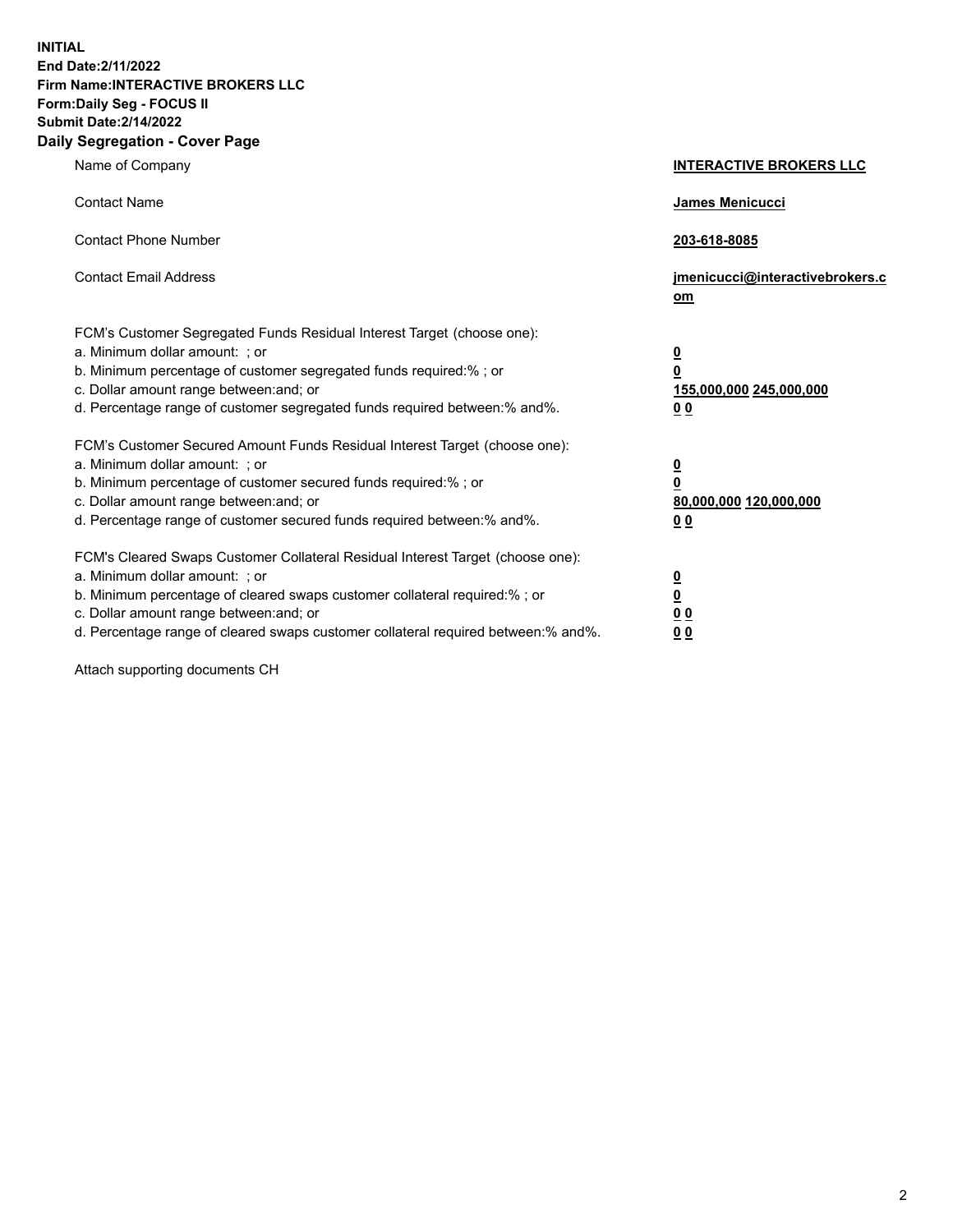**INITIAL End Date:2/11/2022 Firm Name:INTERACTIVE BROKERS LLC Form:Daily Seg - FOCUS II Submit Date:2/14/2022 Daily Segregation - Secured Amounts**

## Foreign Futures and Foreign Options Secured Amounts Amount required to be set aside pursuant to law, rule or regulation of a foreign government or a rule of a self-regulatory organization authorized thereunder **0** [7305] 1. Net ledger balance - Foreign Futures and Foreign Option Trading - All Customers A. Cash **419,284,236** [7315] B. Securities (at market) **0** [7317] 2. Net unrealized profit (loss) in open futures contracts traded on a foreign board of trade **81,561,543** [7325] 3. Exchange traded options a. Market value of open option contracts purchased on a foreign board of trade **121,764** [7335] b. Market value of open contracts granted (sold) on a foreign board of trade **0** [7337] 4. Net equity (deficit) (add lines 1. 2. and 3.) **500,967,543** [7345] 5. Account liquidating to a deficit and account with a debit balances - gross amount **3,675** [7351] Less: amount offset by customer owned securities **0** [7352] **3,675** [7354] 6. Amount required to be set aside as the secured amount - Net Liquidating Equity Method (add lines 4 and 5) **500,971,218** [7355] 7. Greater of amount required to be set aside pursuant to foreign jurisdiction (above) or line 6. **500,971,218** [7360] FUNDS DEPOSITED IN SEPARATE REGULATION 30.7 ACCOUNTS 1. Cash in banks A. Banks located in the United States **57,020,669** [7500] B. Other banks qualified under Regulation 30.7 **0** [7520] **57,020,669** [7530] 2. Securities A. In safekeeping with banks located in the United States **347,970,500** [7540] B. In safekeeping with other banks qualified under Regulation 30.7 **0** [7560] **347,970,500** [7570] 3. Equities with registered futures commission merchants A. Cash **0** [7580] B. Securities **0** [7590] C. Unrealized gain (loss) on open futures contracts **0** [7600] D. Value of long option contracts **0** [7610] E. Value of short option contracts **0** [7615] **0** [7620] 4. Amounts held by clearing organizations of foreign boards of trade A. Cash **0** [7640] B. Securities **0** [7650] C. Amount due to (from) clearing organization - daily variation **0** [7660] D. Value of long option contracts **0** [7670] E. Value of short option contracts **0** [7675] **0** [7680] 5. Amounts held by members of foreign boards of trade A. Cash **214,443,159** [7700] B. Securities **0** [7710] C. Unrealized gain (loss) on open futures contracts **3,399,358** [7720] D. Value of long option contracts **121,764** [7730] E. Value of short option contracts **0** [7735] **217,964,281** [7740] 6. Amounts with other depositories designated by a foreign board of trade **0** [7760] 7. Segregated funds on hand **0** [7765] 8. Total funds in separate section 30.7 accounts **622,955,450** [7770] 9. Excess (deficiency) Set Aside for Secured Amount (subtract line 7 Secured Statement Page 1 from Line 8) **121,984,232** [7380] 10. Management Target Amount for Excess funds in separate section 30.7 accounts **80,000,000** [7780] 11. Excess (deficiency) funds in separate 30.7 accounts over (under) Management Target **41,984,232** [7785]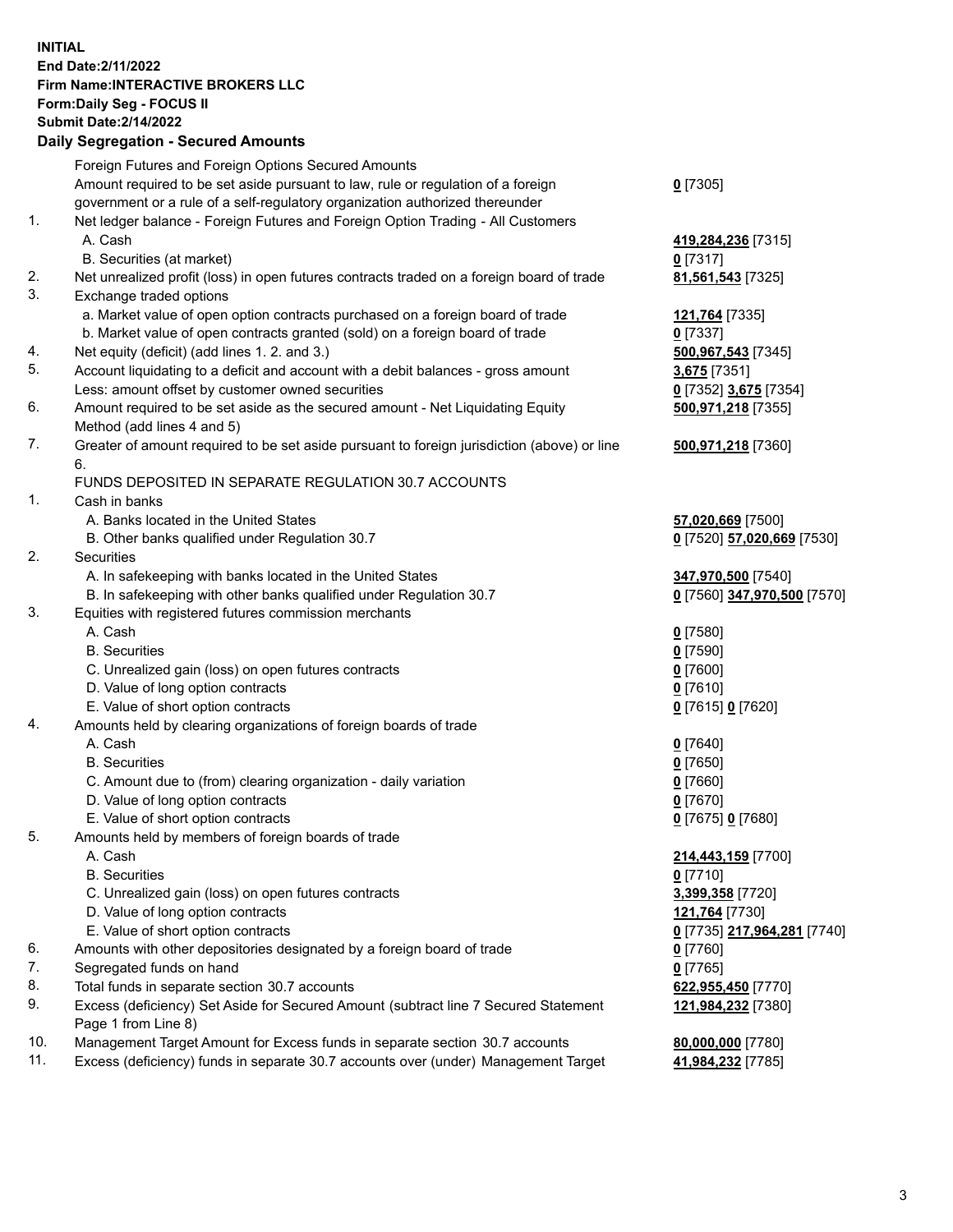**INITIAL End Date:2/11/2022 Firm Name:INTERACTIVE BROKERS LLC Form:Daily Seg - FOCUS II Submit Date:2/14/2022 Daily Segregation - Segregation Statement** SEGREGATION REQUIREMENTS(Section 4d(2) of the CEAct) 1. Net ledger balance A. Cash **7,680,585,888** [7010] B. Securities (at market) **0** [7020] 2. Net unrealized profit (loss) in open futures contracts traded on a contract market **262,633,575** [7030] 3. Exchange traded options A. Add market value of open option contracts purchased on a contract market **837,581,079** [7032] B. Deduct market value of open option contracts granted (sold) on a contract market **-818,858,422** [7033] 4. Net equity (deficit) (add lines 1, 2 and 3) **7,961,942,120** [7040] 5. Accounts liquidating to a deficit and accounts with debit balances - gross amount **1,054,684** [7045] Less: amount offset by customer securities **0** [7047] **1,054,684** [7050] 6. Amount required to be segregated (add lines 4 and 5) **7,962,996,804** [7060] FUNDS IN SEGREGATED ACCOUNTS 7. Deposited in segregated funds bank accounts A. Cash **746,535,398** [7070] B. Securities representing investments of customers' funds (at market) **5,181,913,130** [7080] C. Securities held for particular customers or option customers in lieu of cash (at market) **0** [7090] 8. Margins on deposit with derivatives clearing organizations of contract markets A. Cash **1,511,840,301** [7100] B. Securities representing investments of customers' funds (at market) **770,158,358** [7110] C. Securities held for particular customers or option customers in lieu of cash (at market) **0** [7120] 9. Net settlement from (to) derivatives clearing organizations of contract markets **-6,932,017** [7130] 10. Exchange traded options A. Value of open long option contracts **837,581,079** [7132] B. Value of open short option contracts **-818,858,422** [7133] 11. Net equities with other FCMs A. Net liquidating equity **0** [7140] B. Securities representing investments of customers' funds (at market) **0** [7160] C. Securities held for particular customers or option customers in lieu of cash (at market) **0** [7170] 12. Segregated funds on hand **0** [7150] 13. Total amount in segregation (add lines 7 through 12) **8,222,237,827** [7180] 14. Excess (deficiency) funds in segregation (subtract line 6 from line 13) **259,241,023** [7190] 15. Management Target Amount for Excess funds in segregation **155,000,000** [7194] **104,241,023** [7198]

16. Excess (deficiency) funds in segregation over (under) Management Target Amount Excess